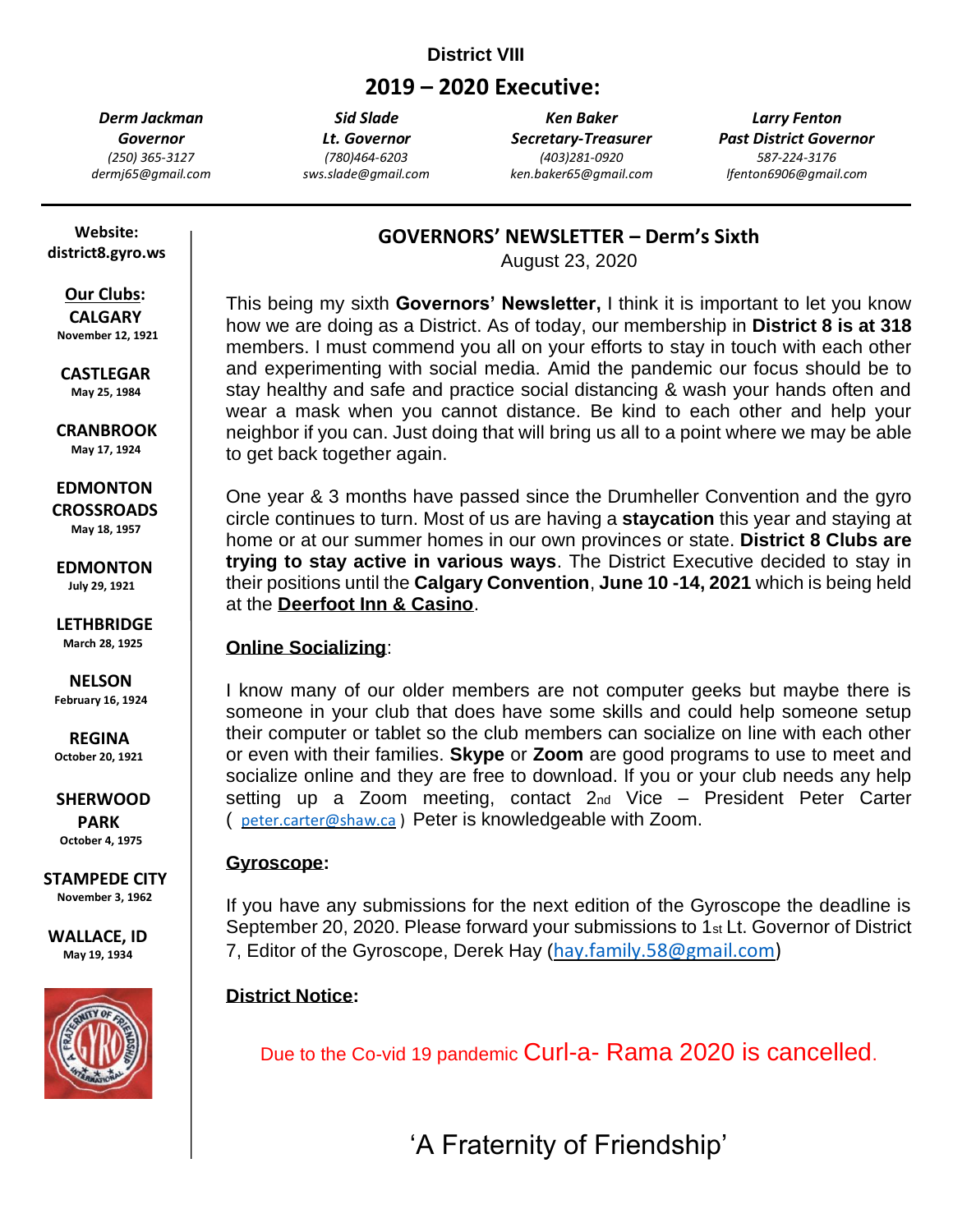### **- Page 2 -**

#### **INTERNATIONAL NEWS**

#### **Technology Committee:**

I just wanted to mention that IF you have not seen the **International Website** lately, **you should take a look** as there has been a number of changes made which make the website more informative and easier to use. On the **Home Page,** of the website, you will readily see **'WHAT'S NEW'**:

- **Board of Governors** Page;
- **Districts & Clubs** Page has been completely revamped;
- **Gyroscope** Page;
- **Gyro Store** Page;
- **International Convention** Page;
- **President's Newsletter** Page;
- **Special Funds Page** The **Betterment** and **Memorial Funds** which lets you know all about the Funds, who controls them and how;

The changes to the website have been done on the quiet, but I understand that there are more changes and improvements that will be Officially Announced in the near future. So, stay tuned; and be on the **Look Out**. In the meantime, take a look at **[gyro.org](http://gyro.org/)**

#### **2019 - 2020 AWARDS:**

Typically, the annual **Gyro International Awards** are announced at the Annual General Meeting which this year would have been in June in beautiful Victoria, Canada. Since an in-person announcement is not possible the following award recipients list is being provided to all members. Congratulations to the successful clubs and individuals.

#### **1. Best Bulletin**

- Small Clubs Stampede City Gyroper **- Editor, Ian Greig PIP**
- Medium Clubs Canton Scope **Editors, Mike Goodson and Chris Snyder PIP**
- Large Clubs Edmonton Gyrolog **Editor, Fred Schulte**
- Governors **Derm Jackman, District 8**

### **2. Best Website**

• Calgary Club https://www.calgarygyroclub.com

**3. Expansion Awards** (These awards are based on new members recruited in the fiscal year from May 1, 2019 to April 30, 2020.)

- Small Clubs **Caloosa FL**
- Medium Clubs **San Jose CA**
- Large Clubs **Rochester NY and Camosun BC**

**4. Ed Steinbacher Lifetime Achievement Award (**This is in recognition of extraordinary, magnanimous, and perpetual service to the Gyro Fraternity of Friendship.)

• **Mike McNally, PIP** received this award in March 2020 (see article in the March Gyroscope.)

# **5. Honor Key**

• Matthew Johnson, PIP received this award in June 2020 (see article in the June Gyroscope.)

'A Fraternity of Friendship'